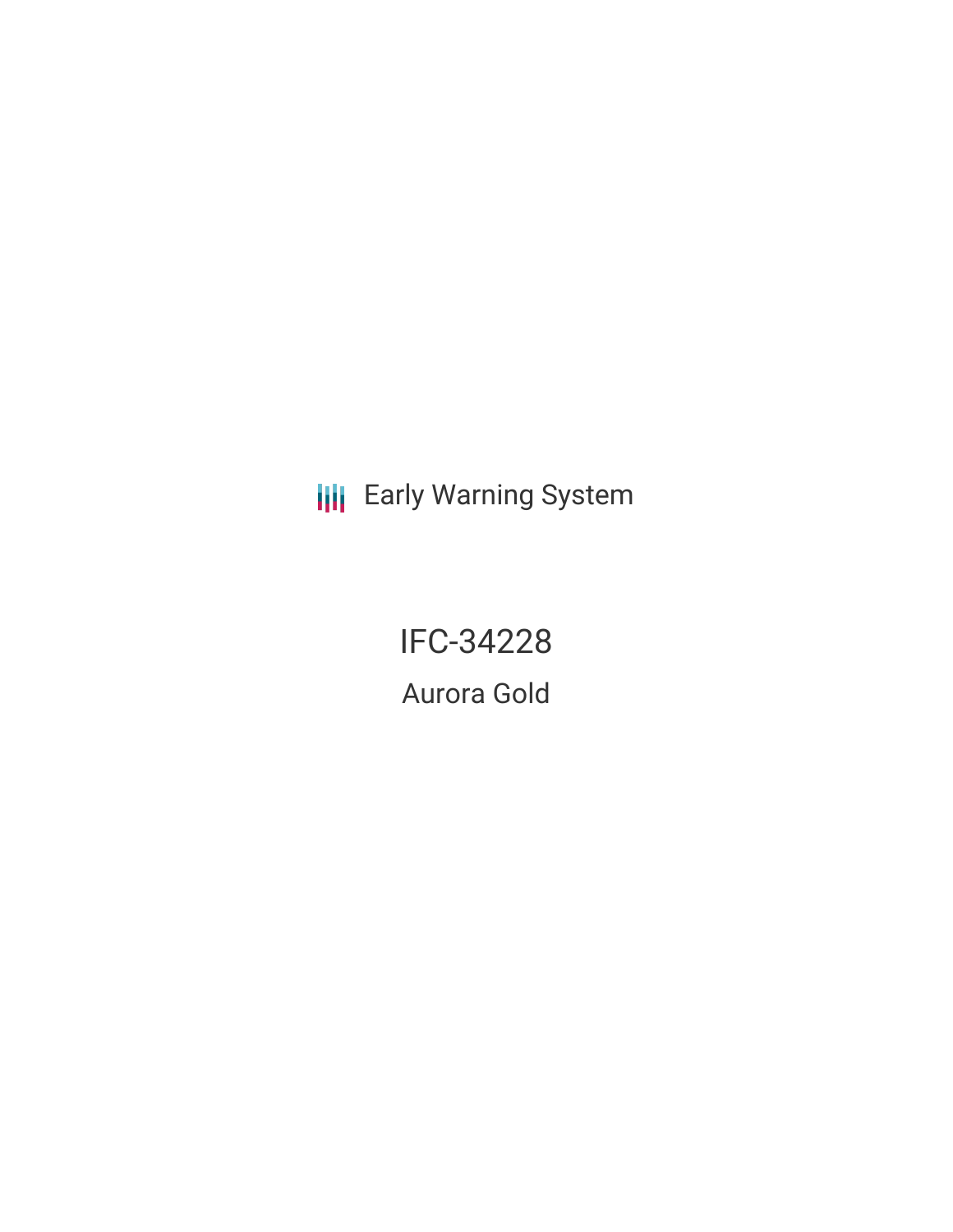# **Quick Facts**

朋

| <b>Countries</b>                | Guyana                                               |  |  |
|---------------------------------|------------------------------------------------------|--|--|
| <b>Financial Institutions</b>   | International Finance Corporation (IFC)              |  |  |
| <b>Status</b>                   | Active                                               |  |  |
| <b>Bank Risk Rating</b>         | A                                                    |  |  |
| <b>Voting Date</b>              | 2014-09-02                                           |  |  |
| <b>Borrower</b>                 | Guyana Goldfields Inc                                |  |  |
| <b>Sectors</b>                  | Mining                                               |  |  |
| <b>Potential Rights Impacts</b> | Healthy Environment, Right to Health, Right to Water |  |  |
| <b>Investment Type(s)</b>       | Loan                                                 |  |  |
| <b>Investment Amount (USD)</b>  | $$50.00$ million                                     |  |  |
| <b>Project Cost (USD)</b>       | \$300.00 million                                     |  |  |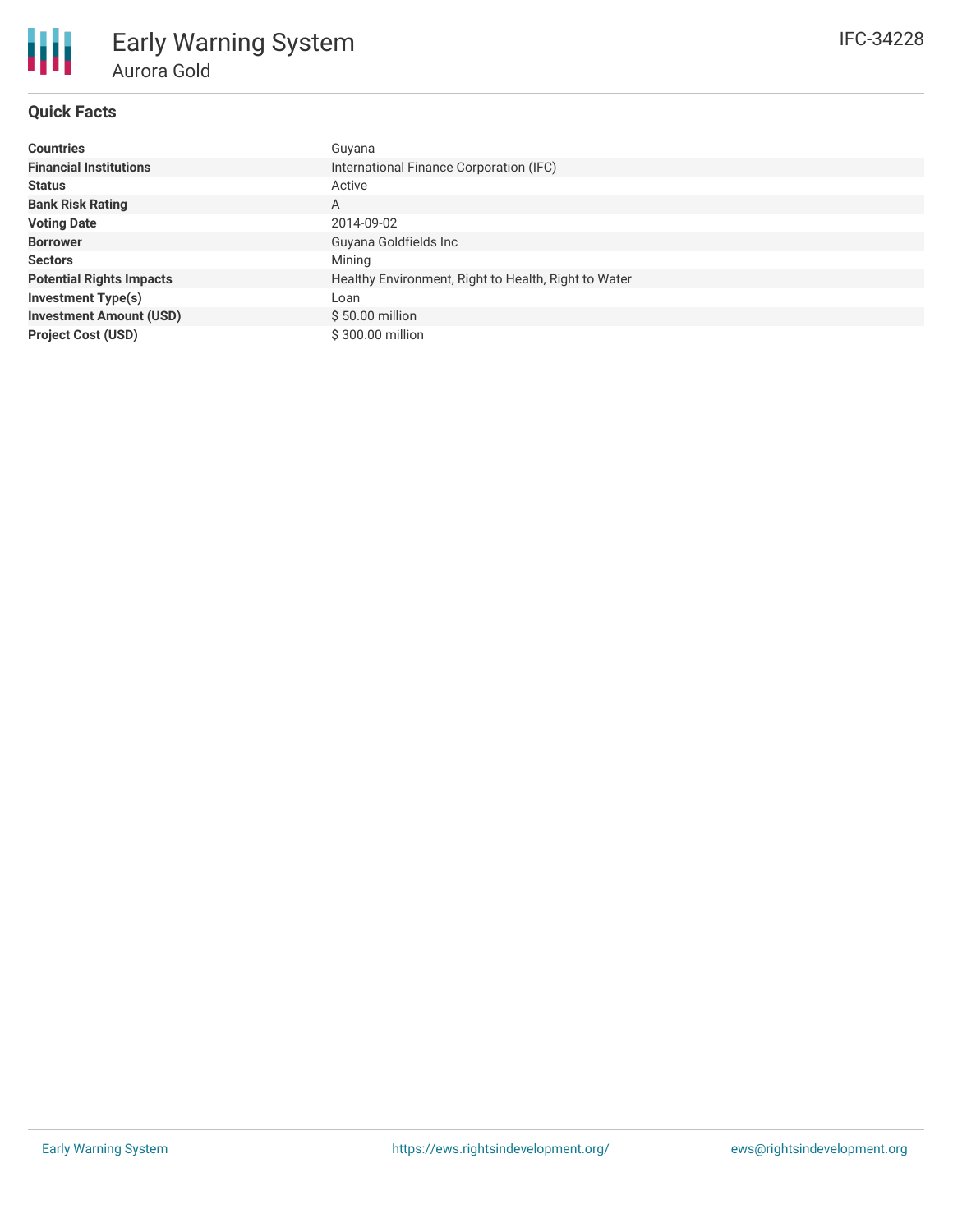

# **Project Description**

The Aurora Gold Project entails the construction and development of a gold mine in Guyana, about 170 kilometers west of Georgetown. The mine site is connected by a 150 kilometer access road (with a ferry crossing of the Cuyuni River at Tapir) to the Buckhall port on the Essequibo River. The project is comprised of an open pit and underground gold mine, process plant, tailings management area and other associated facilities. The Buckhall port facility will also be upgraded to accommodate ocean going vessels and will provide facilities for cargo, fuel and personnel handling during project construction and operations.

The mine aims to produce 3.3 million ounces of gold over an initial 17 year mine life. Gold production is expected to average 194,000 ounces per year over the life of mine, and average 231,000 ounces per year over the first ten years. Commercial production is expected to commence in 2015. Mining will be phased with initial open pit mining commencing in 2015 (continuing through 2023) with underground mining commencing in 2018 (continuing through 2031). The process plant will also be designed in two phases with an initial capacity of 1.75 million tons per annum and subsequently being expanded to a capacity of 3.5 million tons annually. The gold will be recovered from the ore using carbon-in-leach technology, in which slurry containing gold and silver is leached by cyanide in the presence of activated carbon. Pure gold bars will be produced on-site and stored in a vault prior to being transported offsite. The resulting tailings will be treated prior to disposal into the tailings management area. The project is being implemented by the sponsor, Guyana Goldfields Inc., through a wholly-owned Guyanaregistered subsidiary, AGM Inc., which holds the mining license for the project issued by the government in November 2011.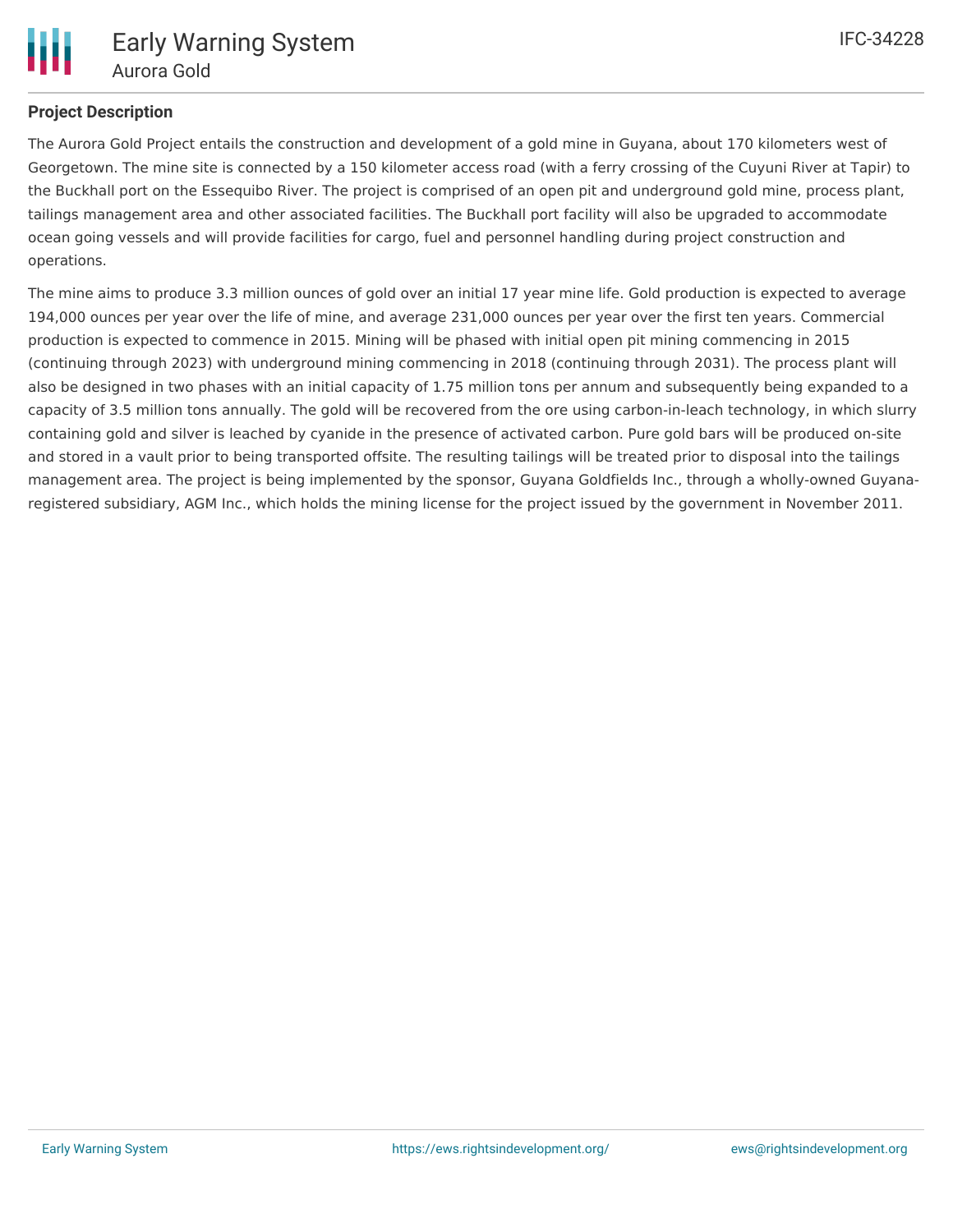# **Early Warning System Project Analysis**

## **RISK ASSESMENT: CATEGORIZATION**

The IFC classified the Project as a Category A project because it is a large, complex project with correspondingly significant risks and impacts on the environment. IFC noted that key issues to address during the various phases of the Project include surface and ground water management, pollution prevention, biodiversity management, cyanide management, non-hazardous and hazardous waste management, community health and safety, security, labor and strategic stakeholder engagement.

Other issues related to the Project include the presence of artisanal and small-scale mines within the area. According to a report by the United Nations Industrial Development Organization, artisanal mining is a main source of employment in Guyana and is regulated by the Guyana Geology and Mines Commission. IFC documentation states that artisanal mining activities in the area will negatively impact biodiversity and surface water resources due to their alluvial gold extraction activities and could also pose a security risk to the Aurora mine operation. In addition, IFC states that it is possible that settlements may establish near these artisanal small-scale mining activities in order to provide opportunistic services which in turn may lead to negative social issues such as alcohol, drug abuse among others. As well, the new access to the Aurora mine site from the M3 (Aurora) extension to the Barama M3 road, has the potential to increase illegal logging and artisanal small-scale mining activity in the area. Previously artisanal small scale miners were restricted to using either the Barama M3 road alone or moving into the area along the Cuyuni River.

Additionally, Guyana Goldfields is prospecting and exploring a new site 19 miles northeast of the Aurora mine site, for a new project called Aranka Gold. Any negative environmental or social affects resulting from either project individually may combine to create larger cumulative human rights impacts in the region.

Lastly, a 10 to 15 megawatt hydropower dam has been proposed on the Cuyuni River, to support the Gold Project, approximately 8km away from the mine site, where the Cuyuni River divides into Devil's Hole and Julian Ross Itabu. If the dam were to be constructed, it may exacerbate any negative environmental and social impacts of the Project.

Sources: IFC Documentation; United Nations Industrial Development Organization Report on Artisanal Gold Mining in Guyana; Guyana Goldfield Documentation; Stabroek News: Canadian firm eyes Cuyuni for large scale mining, hydropower plant.

#### **APPLICABLE SOCIAL AND ENVIRONMENTAL STANDARDS**

- PS 1 Assessment and Management of Environmental and Social Risks and Impacts
- PS 2 Labor and working conditions
- PS 3 Resource Efficiency and Pollution Prevention
- PS 4 Community Health, Safety and Security
- PS 6 Biodiversity Conservation and Sustainable Management of Living Natural Resource

IFC determined that Performance Standard 5 (Land Acquisition and Involuntary Resettlement) is not relevant as the Company's activities will be carried out in heavily forested land which is remote and which does not have presence of communities or individual land owners. IFC further determined that Performance Standard 7(Indigenous Peoples) is also not relevant to this Project because of the absence of Indigenous People located in or using the area involved in the Company's operations. Finally, with regards to Performance Standard 8 (Cultural Heritage), although no cultural resources have been identified as part of the ESIA process, IFC states the Company has prepared a \*chance finds\* procedure to be applied in the event of any accidental unearthing of paleontological or cultural relics and will also conduct archaeological footprint surveys in the major project areas.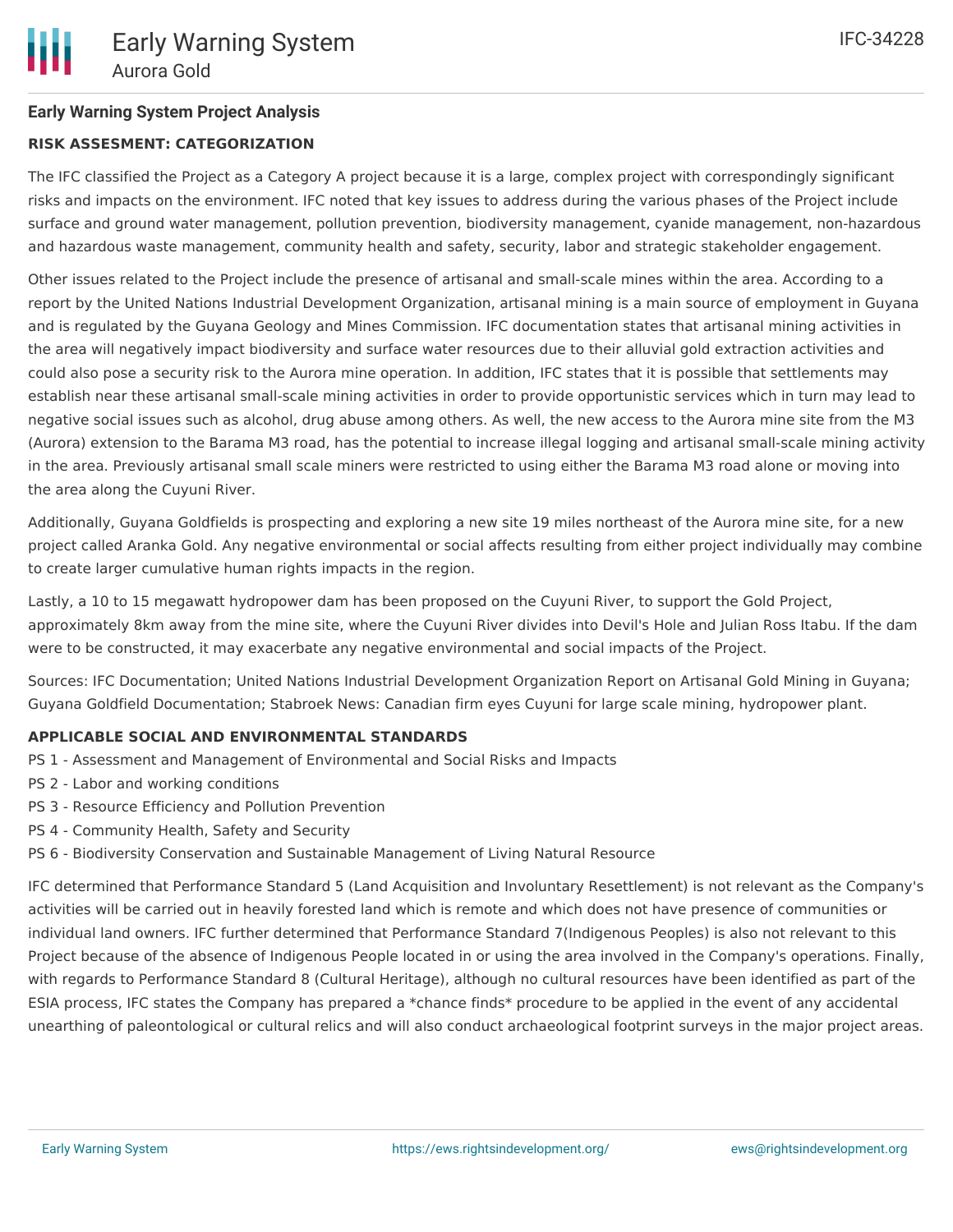## **ENVIRONMENTAL AND HUMAN RIGHTS RISK ASSESSMENT**

## RIGHT TO A HEALTHY ENVIRONMENT

In 2007, the Harvard Law School International Human Rights Clinic documented the failure of Guyanese mining regulations to prevent severe human rights abuses and devastating damage to the natural environment and the communities in which Amerindians live. The report documented large scale environmental and health effects of mining in the interior of Guyana, including: "(1) drastic increases in the sediment content of river water, (2) increased levels of mercury in the river water, (3) creation of artificial sandbars in the rivers, (4) deforestation and degradation of land fertility, and (5) mosquito infestation and malaria."

Project documentation indicates that the biodiversity and environmental quality of the greater Project area has been significantly and adversely affected by mining and to some extent logging. Additionally, both the Cuyuni and Mazaruni basins have been historically affected by artisan small-scale mining activities, which have resulted in contamination of rivers with mercury and increased turbidity. Additional mining activity thus has the potential to result in further degradation of the natural environment.

Local communities may find the following questions relevant to assessing whether they may be suffering a human rights violation resulting from the construction or operation of the Project:

- Do you feel that your natural environment (air, water, land, animals, and plants) has changed since the start of the investment project?
- Where will solid waste, hazardous waste, and other waste products be disposed of and what impact is this likely to have on the local environment?
- What means do you have to seek redress if the environmental impact of the proposed operations become a problem for local communities and/or the local ecosystem?

#### RIGHT TO HEALTH

Harvard's International Human Rights Clinic Report on Gold Mining in Guyana reports that "[m]ercury as used in the mining industry in Guyana is a hazard to the health of all who are exposed to it for extended periods of time. As mercury accumulates in the body, it causes irreversible and sometimes deadly nerve damage; it can also be a source of serious birth defects."

Project documentation indicates that the Cuyuni River has experienced degradation of water quality since the 1980s from the discharge of sediment and contaminant-laden waters from artisanal small-scale mining into its tributary. Furthermore, the river has become increasingly turbid and there is evidence that mercury has accumulated in the aquatic ecosystem based in the upper Cuyuni in Venezuela. In the two communities nearest to the Project site, Aranka Mouth and Buckhall, there are no health services or related infrastructure. Diseases prone to the area include malaria, dengue fever, typhoid fever, minor injuries, and musculo-skeletal pains. Residents expressed concern for the health affects associated with the use of cyanide in the Project, dust resulting from passing vehicles, and stagnant water pools that could breed vector borne diseases. Due to the lack of accessible health care, any potential for cyanide and mercury pollution heightens the health risk to the local population.

Local communities may find the following questions relevant to assessing whether they may be suffering a human rights violation resulting from the construction or operation of the Project:

- Has your health been affected since the beginning of the investment project?
- Are there mechanisms through which people can file a complaint and/or obtain reparation when their right to health has been affected?

<u>Does the government provide health services in the investment provide health services in the investment projec</u>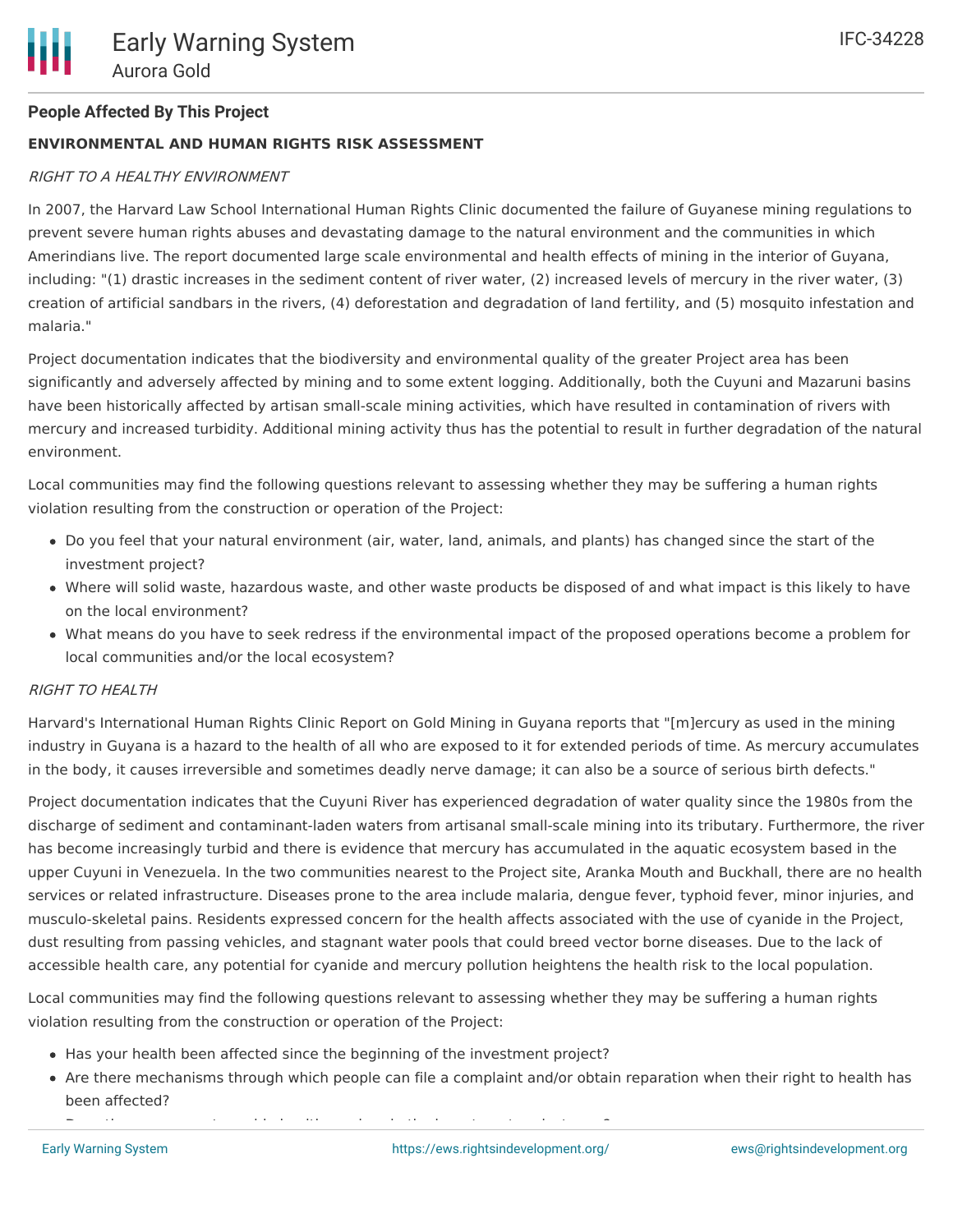

#### **Investment Description**

• International Finance Corporation (IFC)

For a syndicated "B" loan, IFC seeks participation from commercial banks and other financial institutions. All money still passes through IFC, however, so it remains responsible for the impacts of that financing.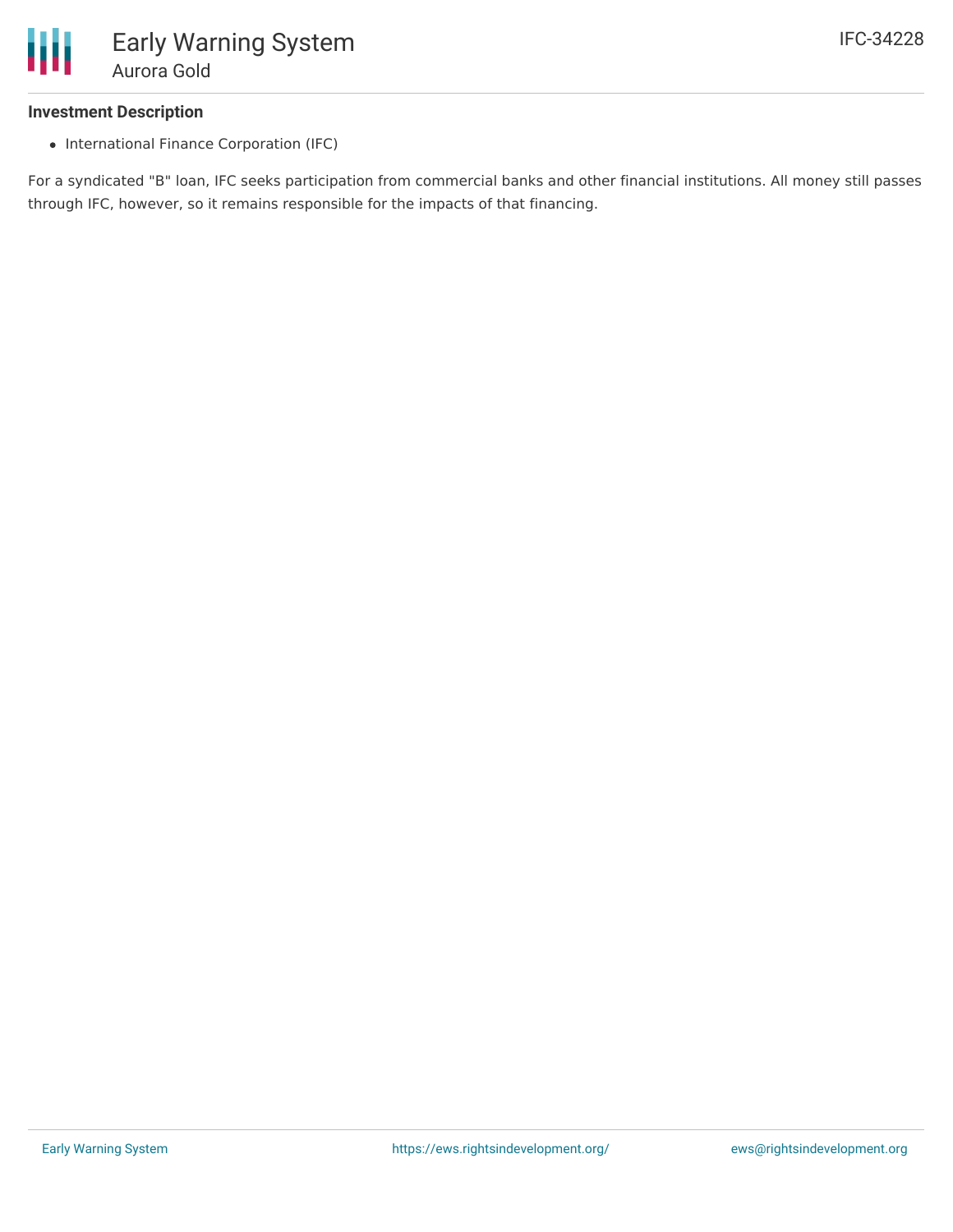

## **Private Actors Description**

The project sponsor is Guyana Goldfields Inc., which is a Canadian-based mineral exploration and development company primarily focused on the acquisition, exploration and development of gold deposits in the Guiana Shield of South America. The company was incorporated in Canada under the name Chiboug Copper Company Limited in 1953 and changed its name to Guyana Goldfields Inc. in 1995. The company's shares were listed on the TSX Venture Exchange in October 2000 and transferred to the main Toronto Stock Exchange in March 2004. In March 2005, Mr. John Patrick Sheridan Junior established a new company in Canada (under the name 6357458 Canada Inc.) and merged this with the predecessor company (where he had been a director since 1993). Shareholders of the predecessor company exchanged their shares for shares in the merged entity, which changed its name shortly thereafter to Guyana Goldfields Inc. Guyana Goldfields Inc. has one material project, namely the Aurora Gold Project, which is wholly-owned, and the company acquired its interest in the project in 1998.

AGM Inc. is the project company and is registered in Guyana. It is indirectly wholly-owned by the sponsor, Guyana Goldfields Inc., through a Barbados subsidiary. The mining license for the project was issued to AGM Inc. by the government in November 2011. Both AGM Inc. and 9154-4650 Quebec Inc., another wholly-owned subsidiary of Guyana Goldfields Inc., which operates in Guyana as a registered branch, are parties to the mineral agreement which was also signed with government in November 2011. Upon consolidation, Guyana Goldfields Inc. owns 100 percent of the Aurora Gold Project.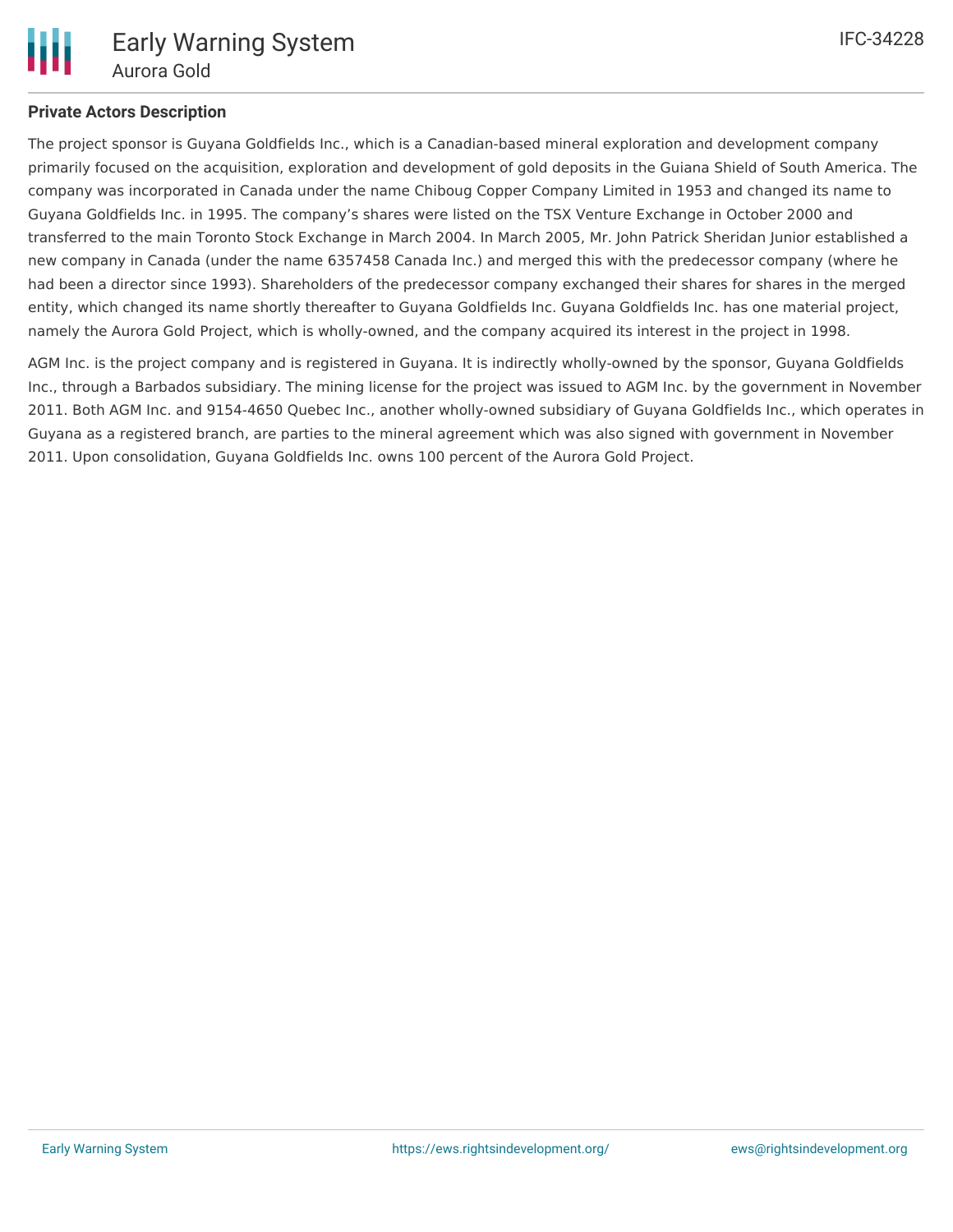

# Early Warning System Aurora Gold

| <b>Private Actor 1</b> | <b>Private Actor</b><br>1 Role | <b>Private Actor</b><br>1 Sector | <b>Relation</b> | <b>Private Actor 2</b> | <b>Private Actor</b><br>2 Role | <b>Private Actor</b><br>2 Sector |
|------------------------|--------------------------------|----------------------------------|-----------------|------------------------|--------------------------------|----------------------------------|
| $\,$                   | $\overline{\phantom{0}}$       | $\overline{\phantom{0}}$         | $-$             | AGM Inc.               | Undisclosed                    | $\overline{\phantom{a}}$         |
| $\,$                   |                                |                                  |                 | Guyana Goldfields Inc. | Client                         |                                  |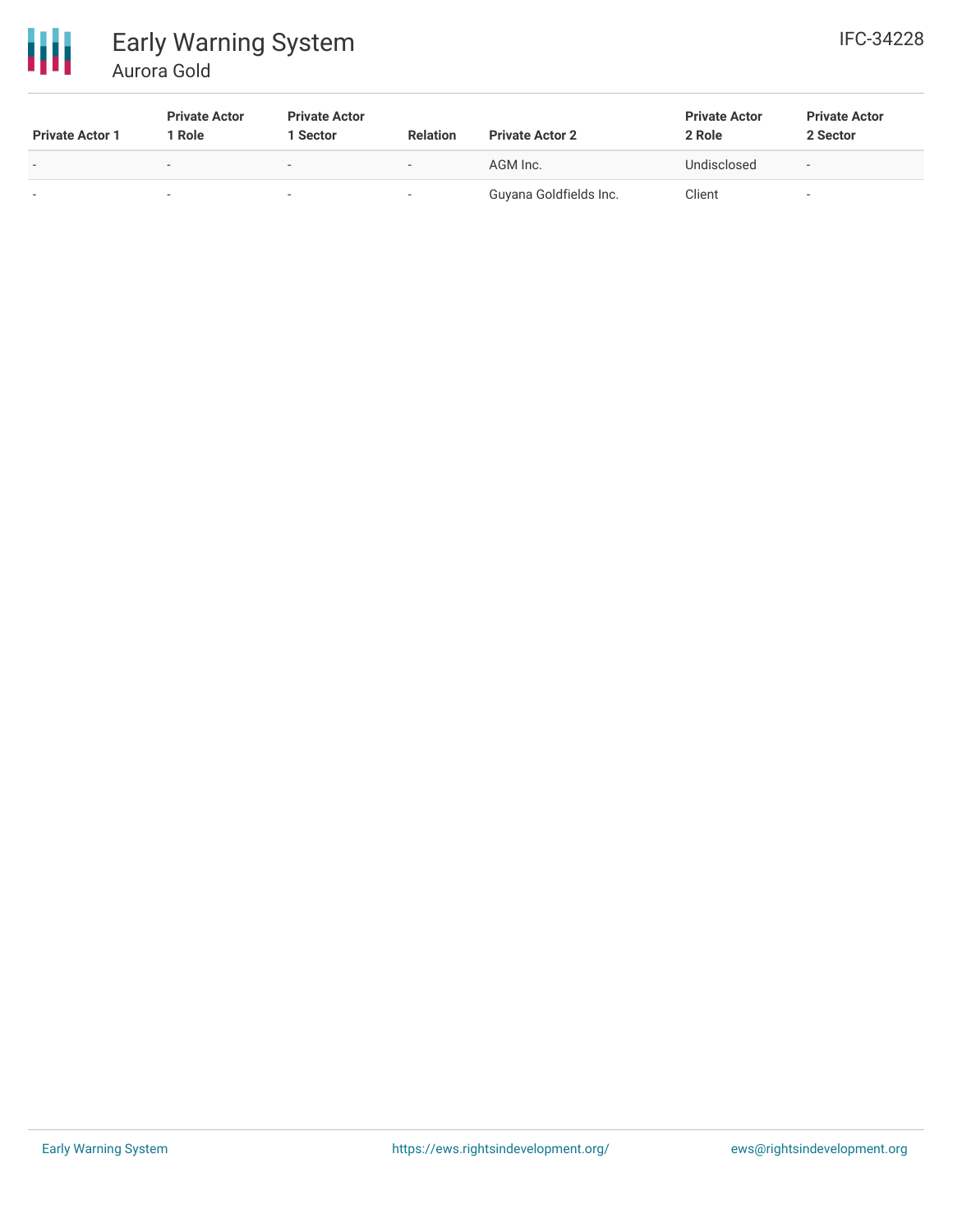

# **Contact Information**

AGM Inc. 7 North Road Lacytown Georgetown Guyana

## **CONSULTATION PROCESS**

Project documents indicate that IFC's involvement has included meetings with Company management and technical staff and with a range of local community members, government representatives, NGOs and senior representatives of several key local stakeholder groups. As part of this involvement, IFC staff have participated in annual supervision visits to the Project site and assisted the Company in defining its Health, Safety, Environment & Community (HSEC) Policy and related management plans and programs to manage exploration activities in line with IFC's Performance Standards (PS) and Good International Industry Practice (GIIP). When the Company was applying for their Environmental License from the Guyana Environmental Protection Agency (EPA) in 2009/2010, the environmental and social impact assessment contained a Stakeholder Engagement Plan (SEP). The Stakeholder Engagement Plan process requires a certain level of community consultation and the Company met with communities in Bartica, Itaballi, Buckhall, Kurutuku (the nearest Indigenous Peoples settlement 40 km upstream on the Cuyuni from the Project site), Parika and Aranka Mouth, as well as some artisanal small-scale mining communities adjacent to the Aurora Concession.

The Company also met with various environmental groups such as World Wildlife Fund (WWF), Conservation International (CI), and Iwokrama Rainforest Program (Iwokrama) as well as with the three Guyanese Indigenous People's NGOs, the Amerindian Peoples Association (APA), The Amerindians Action Movement of Guyana (TAMOG) and Guyanese Organization of Indigenous People (GOIP). Meetings were also held with The National Trust of Guyana, and the Ministries of Environment, Local Government, Amerindian Affairs (MOAA) and Health. At an early stage of IFC's involvement, World Wildlife Fund (WWF) Guyana completed a Rapid Biodiversity Study in order to assess biodiversity conditions around the project and whether there would be any reasons to preclude a future mine development at the site. At that time, no critical ecosystems were identified.

In January 2012, Guyana Goldfields' representatives, along with an environmental and social specialist and the Company's senior local consultant, conducted public consultations with two local unincorporated communities, Aranka Mouth and Buckhall, within the Project's social area of influence. Guyana Goldfields also had meetings in Georgetown with representatives of the Guyana Geology and Mines Commission (GGMC), Amerindian Peoples Association (APA) and the Ministry of Amerindian Affairs (MOAA). The meeting's objectives were to: (i) provide the four major stakeholders (Buckhall, GGMC, APA and MOAA) with an update on the Project; (ii) formally present information on the Project; and (iii) provide all stakeholders present with an opportunity to raise questions and any concerns they may have on the Project so they can be considered prior to completion of the final updated ESIA. IFC states that during the public consultations at Aranka Mouth and Buckhall and the meetings in Georgetown with GGMC, MOAA, and APA, all parties consulted were interested to hear about the Project's progress and appreciated the opportunity to raise questions and provide their opinions and suggestions, and they appeared overall to be in support of the Project.

IFC further noted that while community residents welcomed the prospect of job opportunities and community support, they did express concerns about the potential for further contamination of the river, and the use of cyanide, fearing the possibility of another spill like the one that occurred at OMAI Gold Mines in 1995. The Company and their consultants addressed these concerns at the meetings, giving details of the mitigation plans in place to address and avoid these types of impacts.

#### **ACCOUNTABILITY MECHANISM OF IFC**